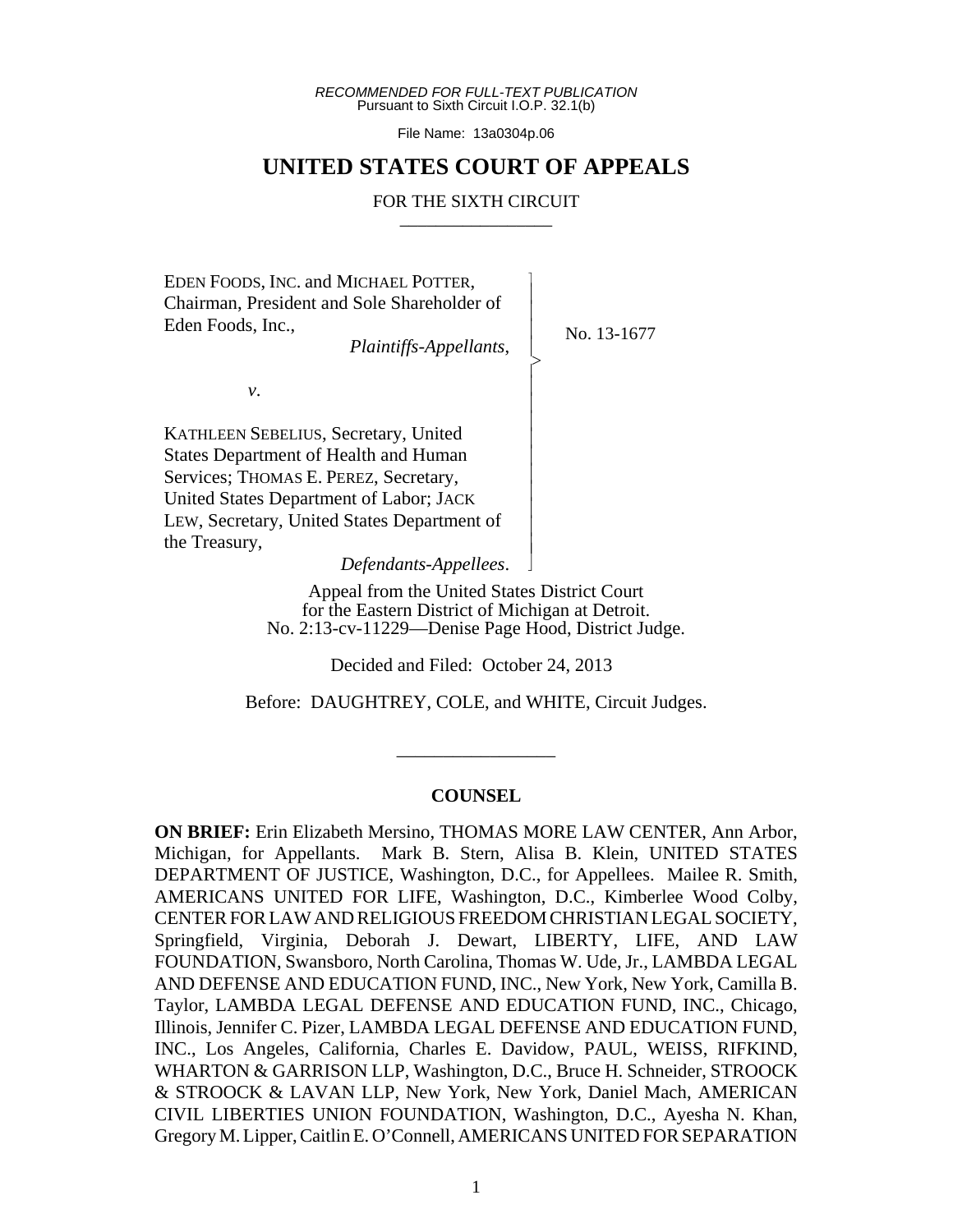OF CHURCH AND STATE, Washington, D.C., Jessica Ellsworth, HOGAN LOVELLS US LLP, Washington, D.C., for Amici Curiae.

**\_\_\_\_\_\_\_\_\_\_\_\_\_\_\_\_\_**

# **OPINION \_\_\_\_\_\_\_\_\_\_\_\_\_\_\_\_\_**

MARTHA CRAIG DAUGHTREY, Circuit Judge. To comply with the Patient Protection and Affordable Care Act, Pub. L. No. 111-148, 124 Stat. 119 (2010), and the Health Care and Education Reconciliation Act of 2010, Pub. L. No. 111-152, 124 Stat. 1029 (2010), collectively known as the Affordable Care Act (the Act), most businesses employing 50 or more individuals must provide female employees with health-insurance coverage that includes, at no cost to the employee, "such additional preventive care and screenings . . . as provided for in comprehensive guidelines supported by the Health Resources and Services Administration." 42 U.S.C. § 300gg-13(a)(4). Those guidelines require plans to cover "[a]ll Food and Drug Administration approved contraceptive methods, sterilization procedures, and patient education and counseling for women with reproductive capacity." 77 Fed. Reg. 8725 (Feb. 15, 2012).

The plaintiffs, Eden Foods, Inc., and Michael Potter, appeal from a denial of their request for a preliminary injunction that would forbid federal agencies from enforcing that mandate against them. They contend that offering such contraceptive services to the employees of Eden Foods would substantially burden the plaintiffs' religious beliefs and thus would contravene the protections afforded them under the Religious Freedom Restoration Act, 42 U.S.C. §§ 2000bb–2000bb-4 (RFRA). However, the law of the circuit, announced in the recent decision in *Autocam Corp. v. Sebelius*, \_\_ F.3d \_\_\_, 2013 WL 5182544 (6th Cir. Sept. 17, 2013), convincingly establishes that the district court did not abuse its discretion in denying the plaintiffs' requests for injunctive relief.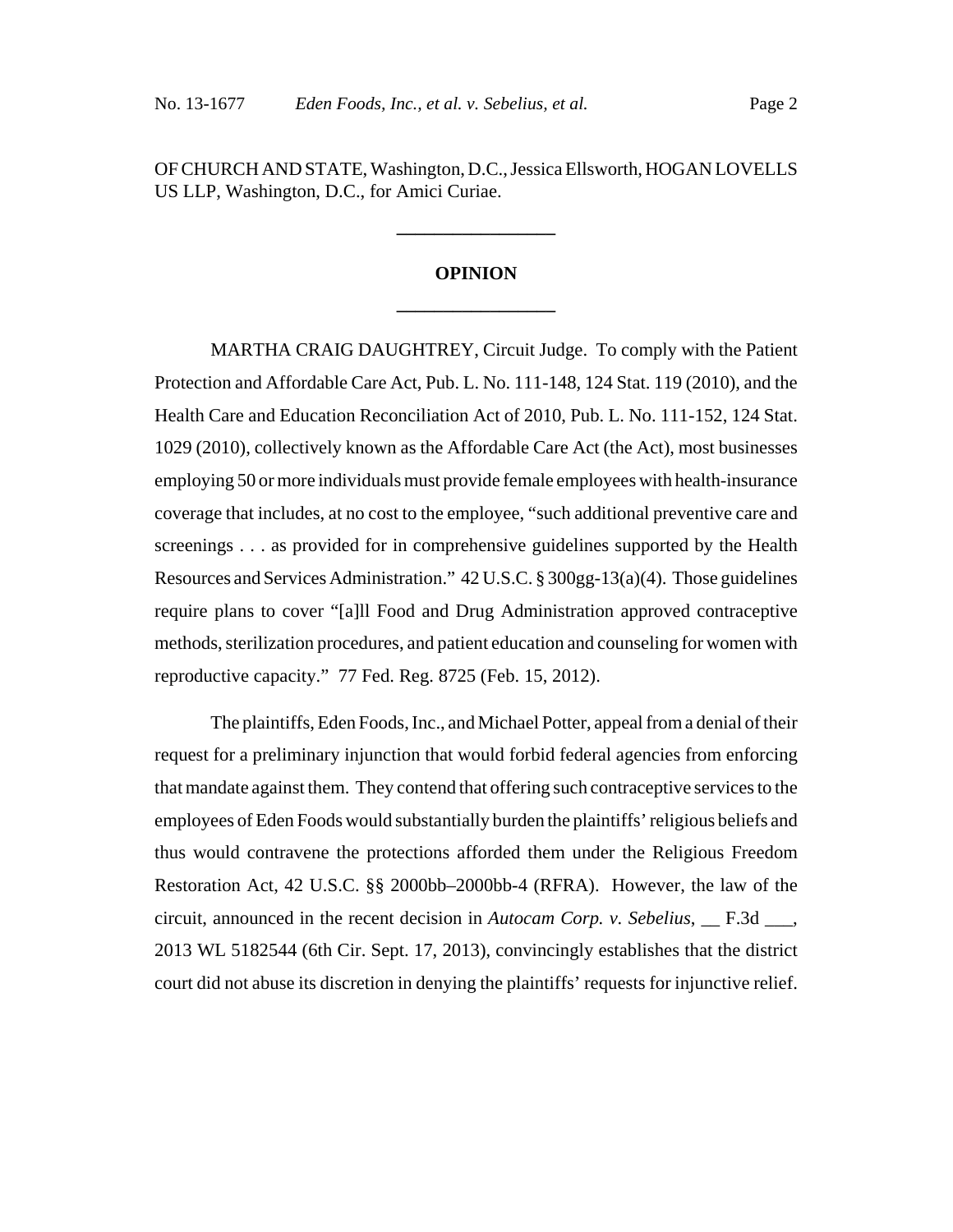#### **FACTUAL AND PROCEDURAL BACKGROUND**

## **The Affordable Care Act**

In March 2010, Congress passed, and President Obama signed, the Affordable Care Act. The cornerstone of the Act is the requirement that all non-exempt, nongrandfathered employers of 50 or more people ensure that their employees receive a minimum level of health insurance. As part of that coverage, Congress mandated:

A group health plan and a health insurance issuer offering group or individual health insurance coverage shall, at a minimum provide coverage for and shall not impose any cost sharing requirements for –

\* \* \*

(4) with respect to women, such additional preventive care and screenings . . . as provided for in comprehensive guidelines supported by the Health Resources and Services Administration for purposes of this paragraph.

42 U.S.C. § 300gg-13(a)(4).

The Health Resources and Services Administration (HRSA) then delegated the task of developing appropriate preventive-services guidelines to the Institute of Medicine (IOM), an arm of the National Academy of Sciences funded by Congress to provide the government with expert advice on matters of public health. The IOM reviewed "what preventive services are necessary for women's health and well-being and therefore should be considered in the development of comprehensive guidelines for preventive services for women." HRSA, Women's Preventive Services Guidelines, *available at* http://www.hrsa.gov/womensguidelines/ (last visited Oct. 22, 2013). The Institute recommended, and the HRSA supported the suggestions, that the following preventive services be required to be provided to women employees at no cost to the women themselves: well-woman visits; screening for gestational diabetes; human papillomavirus testing; counseling for sexually transmitted infections; counseling and screening for human immune-deficiency virus; contraceptive methods and counseling; breast-feeding support, supplies, and counseling; and screening and counseling for interpersonal and domestic violence. *Id.*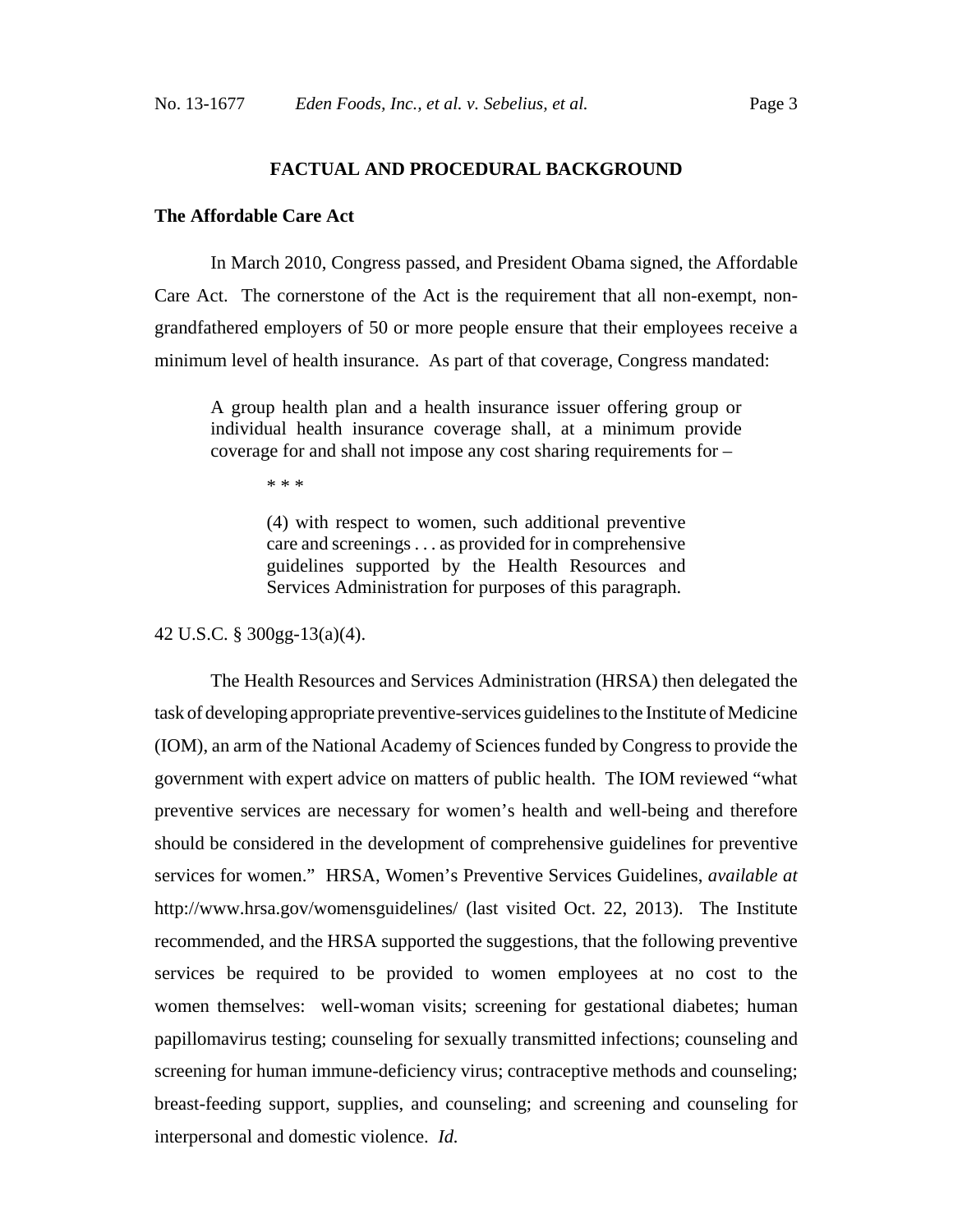With respect to contraceptive methods and counseling, the guidelines require non-exempt employers and insurance plans to provide "[a]ll Food and Drug Administration approved contraceptive methods, sterilization procedures, and patient education and counseling for all women with reproductive capacity." *Id.* Nevertheless, HRSA explained:

The guidelines concerning contraceptive methods and counseling . . . do not apply to women who are participants or beneficiaries in group health plans sponsored by religious employers. Effective August 1, 2013, a religious employer is defined as an employer that is organized and operates as a non-profit entity and is referred to in section  $6033(a)(3)(A)(i)$  or (iii) of the Internal Revenue Code. HRSA notes that, as of August 1, 2013, group health plans established or maintained by religious employers (and group health insurance coverage provided in connection with such plans) are exempt from the requirement to cover contraceptive services under section 2713 of the Public Health Service Act, as incorporated into the Employee Retirement Income Security Act and the Internal Revenue Code. HRSA also notes that, as of January 1, 2014, accommodations are available to group health plans established or maintained by certain eligible organizations (and group health insurance coverage provided in connection with such plans), as well as student health insurance coverage arranged by eligible organizations, with respect to the contraceptive coverage requirement.

*Id.*

Pursuant to the Act, therefore, exemptions from the contraceptive-coverage mandate are limited to certain sizes and types of employers. Specifically, the insurance requirements are not applicable to companies with fewer than 50 employees, *see* 26 U.S.C. §§ 4980H(a), (c)(2)(A); companies with health-insurance plans in existence on March 23, 2010, and unchanged after that date, *see* 45 C.F.R. § 147.140; and "religious employers," *see* 45 C.F.R. § 147.130(a)(1)(iv)(B).**<sup>1</sup>**

**<sup>1</sup>** The regulations define a "religious employer" as an organization that meets each of the following criteria:

<sup>(1)</sup> The inculcation of religious values is the purpose of the organization.

<sup>(2)</sup> The organization primarily employs persons who share the religious tenets of the organization.

<sup>(3)</sup> The organization serves primarily persons who share the religious tenets of the organization.

 $(4)$  The organization is a nonprofit organization as described in section 6033(a)(1) and section  $6033(a)(3)(A)(i)$  or (iii) of the Internal Revenue Code of 1986, as amended.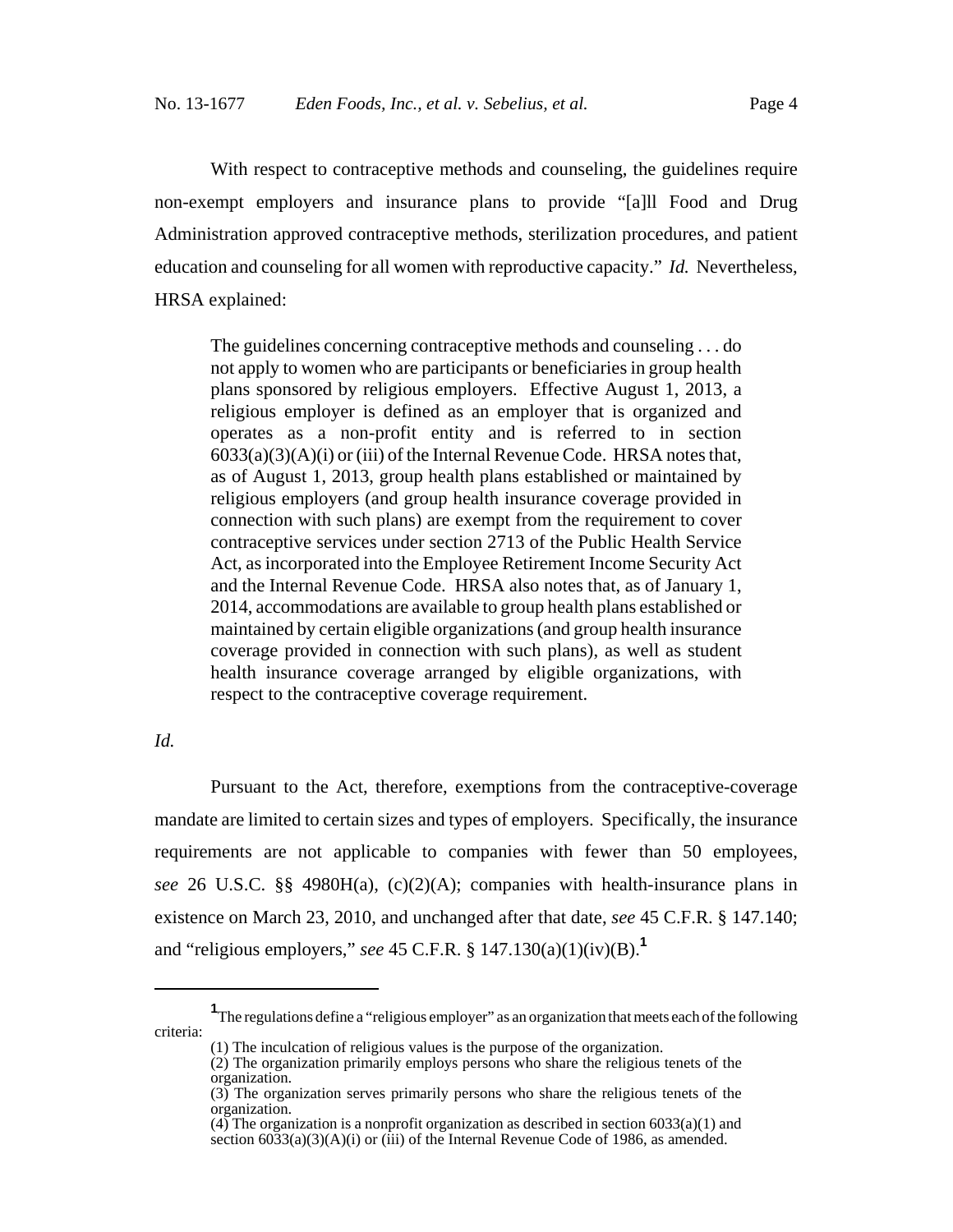Significant taxes are imposed upon a non-exempt employer who fails to provide the required insurance coverage. For example, an employer who offers its employees a health plan but omits items of required coverage shall be taxed "\$100 for each day in the noncompliance period with respect to each individual to whom such failure relates." 26 U.S.C. § 4980D(b)(1). Complete failure to offer employees any health-insurance coverage will result in the imposition upon the employer of "an assessable payment equal to the product of the applicable payment amount and the number of individuals employed by the employer as full-time employees during such month." 26 U.S.C. § 4980H(a).**<sup>2</sup>**

#### **The Plaintiffs**

Plaintiff Michael Potter is the founder, chairperson, president, and sole shareholder of Eden Foods, Inc., a for-profit, natural-foods corporation that employs 128 individuals, more than 50 of whom work full-time for the company. The complaint in this matter alleges that Potter is a Roman Catholic, follows the teachings of the Catholic Church, and has "deeply held religious beliefs" "that prevent him from participating in, paying for, training others to engage in, or otherwise supporting contraception, abortion, and abortifacients." In fact, Potter claims that "these procedures almost always involve immoral and unnatural practices."**<sup>3</sup>**

Irin Carmon, Eden Foods doubles down in birth control flap, SALON.com (Apr. 15, 2013, 7:45 am), http://www.salon.com/2013/04/15/eden\_foods\_ceo\_digs\_himself\_deeper\_in\_birth\_control\_ourtrage.

<sup>45</sup> C.F.R. § 147.130(a)(1)(iv)(B) (2012).

<sup>&</sup>lt;sup>2</sup> The term 'applicable payment amount' means, with respect to any month, 1/12 of \$2,000." U.S.C. § 4980H(c)(1).

**<sup>3</sup>**<br>Interestingly, in a conversation with salon.com's Irin Carmon, Potter's "deeply held religious beliefs," *see* Complaint ¶ 83, more resembled a laissez-faire, anti-government screed. Potter stated to Carmon, "I've got more interest in good quality long underwear than I have in birth control pills." Carmon then asked the Eden Foods chairman why he didn't seem to care about birth control when he had taken the step to file a lawsuit over the contraceptive mandate. Potter responded, "Because I'm a man, number one[,] and it's really none of my business what women do." The article continued:

So, then, why bother suing? "Because I don't care if the federal government is telling me to buy my employees Jack Daniel's or birth control. What gives them the right to tell me that I have to do that? That's my issue, that's what I object to, and that's the beginning and end of the story." He added, "I'm not trying to get birth control out of Rite Aid or Wal-Mart, but don't tell me I gotta pay for it."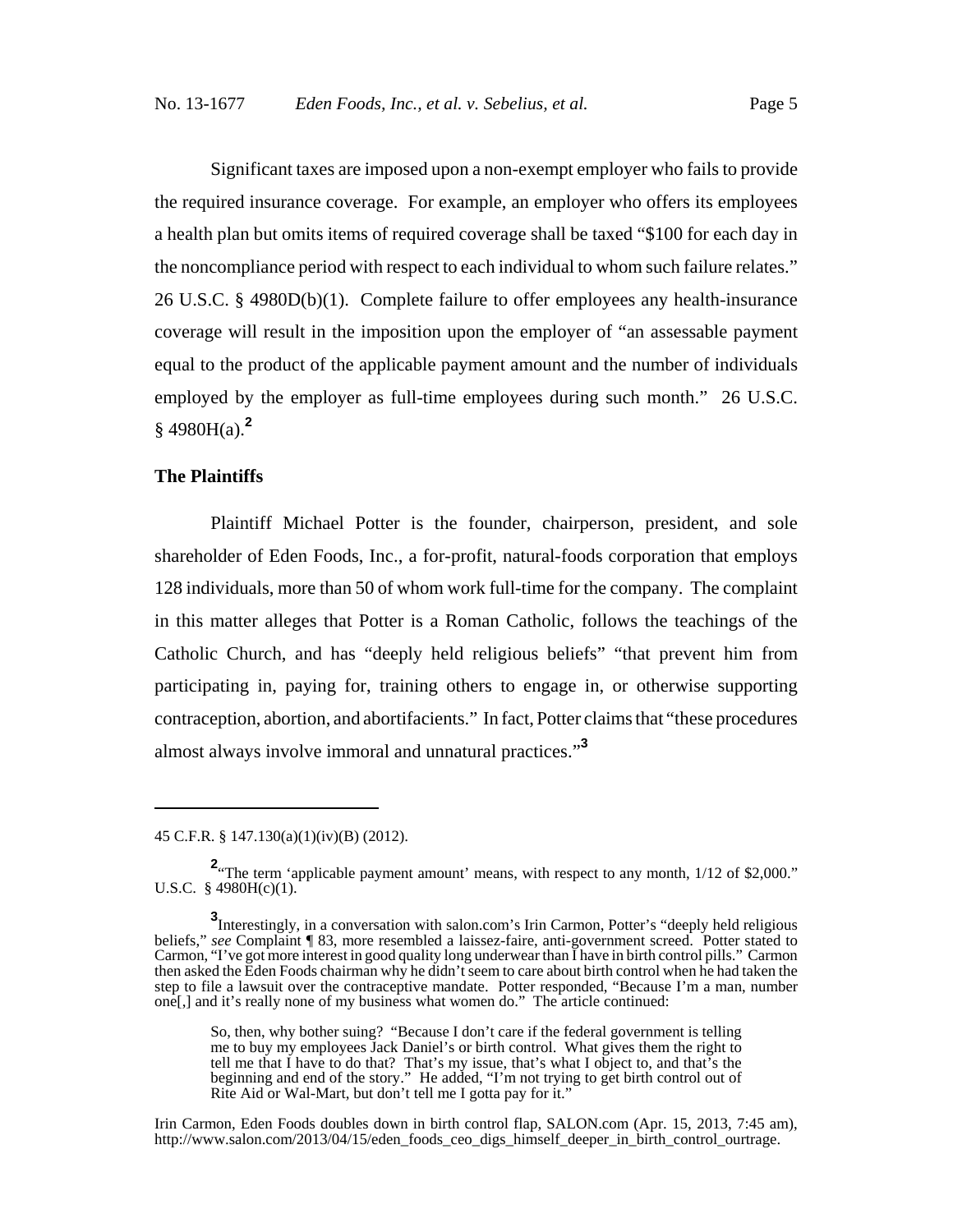In his capacity as chairman of Eden Foods, Potter has for years negotiated healthinsurance policies for his employees with Blue Cross Blue Shield of Michigan. Those previous policies "specifically excluded contraception and abortifacients, and exempted [Potter] from providing, paying, contributing, or supporting contraception or abortifacients for others." On March 15, 2013, however, Potter was informed that, in compliance with the requirements of the Affordable Care Act, Blue Cross Blue Shield of Michigan would no longer offer such limited medical coverage; consequently, the corporation's group plan "had been changed to include abortifacients and contraceptive coverage."

Potter concedes that Eden Foods "does not fall under any sort of exemption" provided in the Affordable Care Act, and thus the corporation is subject to the Act's requirement that its health-insurance policy provide no-cost coverage for contraceptives for women employees. He alleges, however, that adherence to his claimed religious beliefs would necessitate him and his company violating the Act's mandate, resulting in the imposition of significant penalties. For example, were the corporation "to violate the law by ceasing to offer employee health insurance altogether, [it would] be penalized with fines of \$2,000 per employee per year. The fines [would be] even more insurmountable [were the corporation to] decide to offer insurance without the objectionable coverage." Faced with this prospect, Potter and Eden Foods filed a complaint in federal district court, challenging the legality of the contraceptive mandate. The plaintiffs also filed with the court a motion for issuance of a temporary restraining order and a preliminary injunction.

### **District Court and Motions Panel Rulings**

The district court denied the plaintiffs' motion for injunctive relief. In doing so, the court first noted that the plaintiffs failed to satisfy their RFRA burden of showing that the contraceptive mandate substantially burdened their exercise of their religion. Quoting from the district court opinion in *Hobby Lobby Stores, Inc. v. Sebelius*, 870 F. Supp.2d 1278, 1294 (W.D. Okla. 2012), *rev'd* 723 F.3d 1114 (10th Cir. 2013), the district judge explained: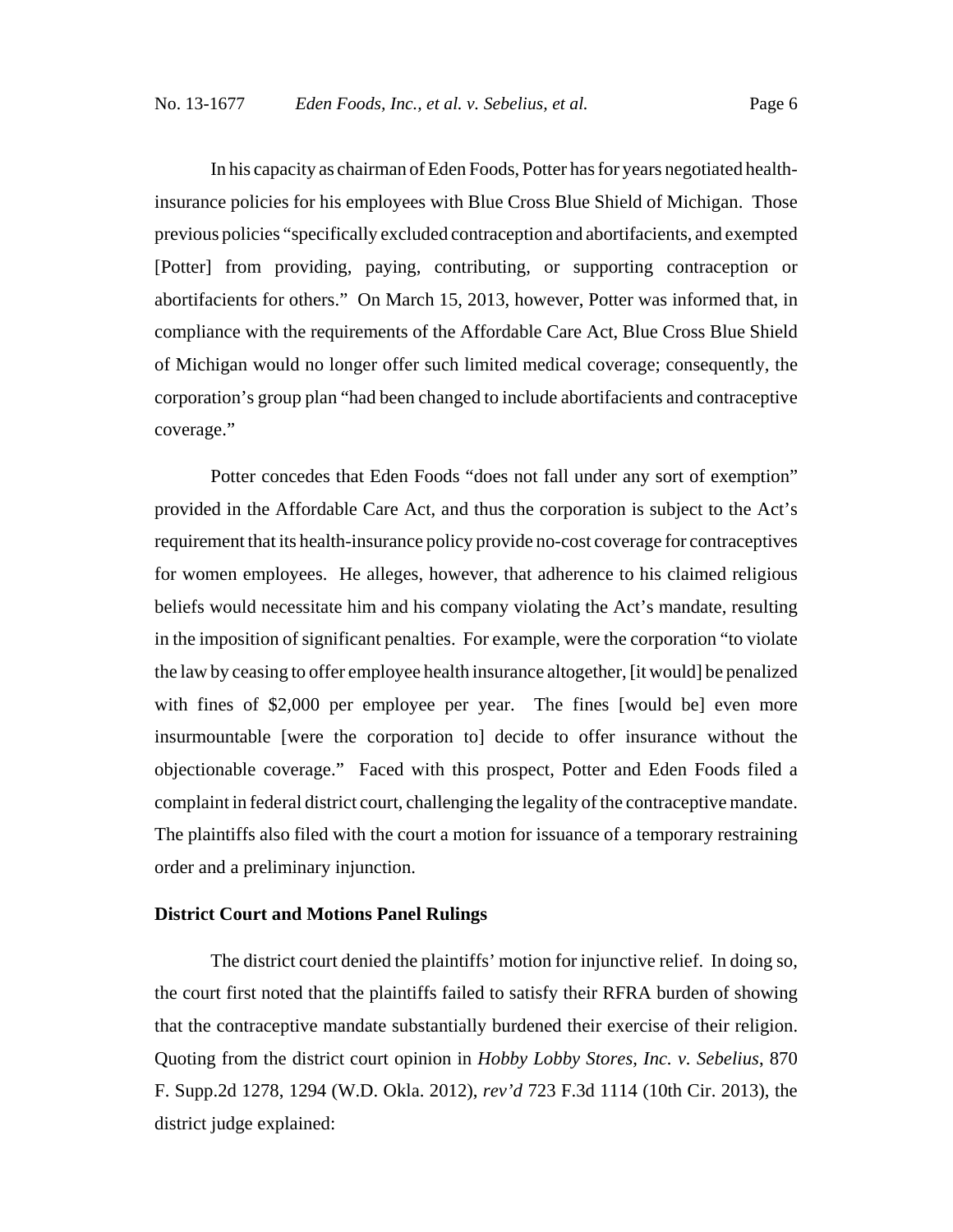[T]he particular burden of which plaintiffs complain is that funds, which plaintiffs will contribute to a group health plan, might, after a series of independent decisions by health care providers and patients covered by [the corporate] plan, subsidize *someone else's* participation in an activity that is condemned by plaintiff's religion. Such an indirect and attenuated relationship appears unlikely to establish the necessary "substantial burden."

#### (Internal quotation marks and citation omitted.)

The district court further concluded that the plaintiffs established no likelihood of success on their First Amendment free-exercise claim, noting that free-exercise-ofreligion rights have never been extended to secular, for-profit corporations like Eden Foods, which are "not the alter ego[s] of [their] owners for purposes of religious belief and exercise." Moreover, Potter's First Amendment rights were not infringed by the mandate because that regulation does not seek to burden religion, but rather to promote public health and gender equality.

Both Eden Foods and Potter then appealed to this court, claiming as their sole issue that "Plaintiffs Michael Potter and Eden Foods are Likely to Succeed on their RFRA Claims." Pending resolution of the appeal, the plaintiffs sought issuance of an injunction restoring Eden Foods and Potter to the positions in which they found themselves prior to the implementation of the challenged provisions of the Affordable Care Act. A motions panel of this court unanimously denied that request, noting that the three judges were "not persuaded, at this stage of the proceedings, that a for-profit corporation has rights under the RFRA. Moreover, the burden Potter claims is too attenuated. The contraceptive mandate is imposed on Eden Foods, not Potter." *Eden Foods, Inc. v. Sebelius*, No. 13-1677 (6th Cir. June 28, 2013) (order).

#### **DISCUSSION**

In reviewing whether the plaintiffs have demonstrated entitlement to injunctive relief, we examine four factors: (1) the movants' likelihood of success on the merits of their claim; (2) whether the movants would suffer irreparable injury without the injunction; (3) whether issuance of the injunction would cause substantial harm to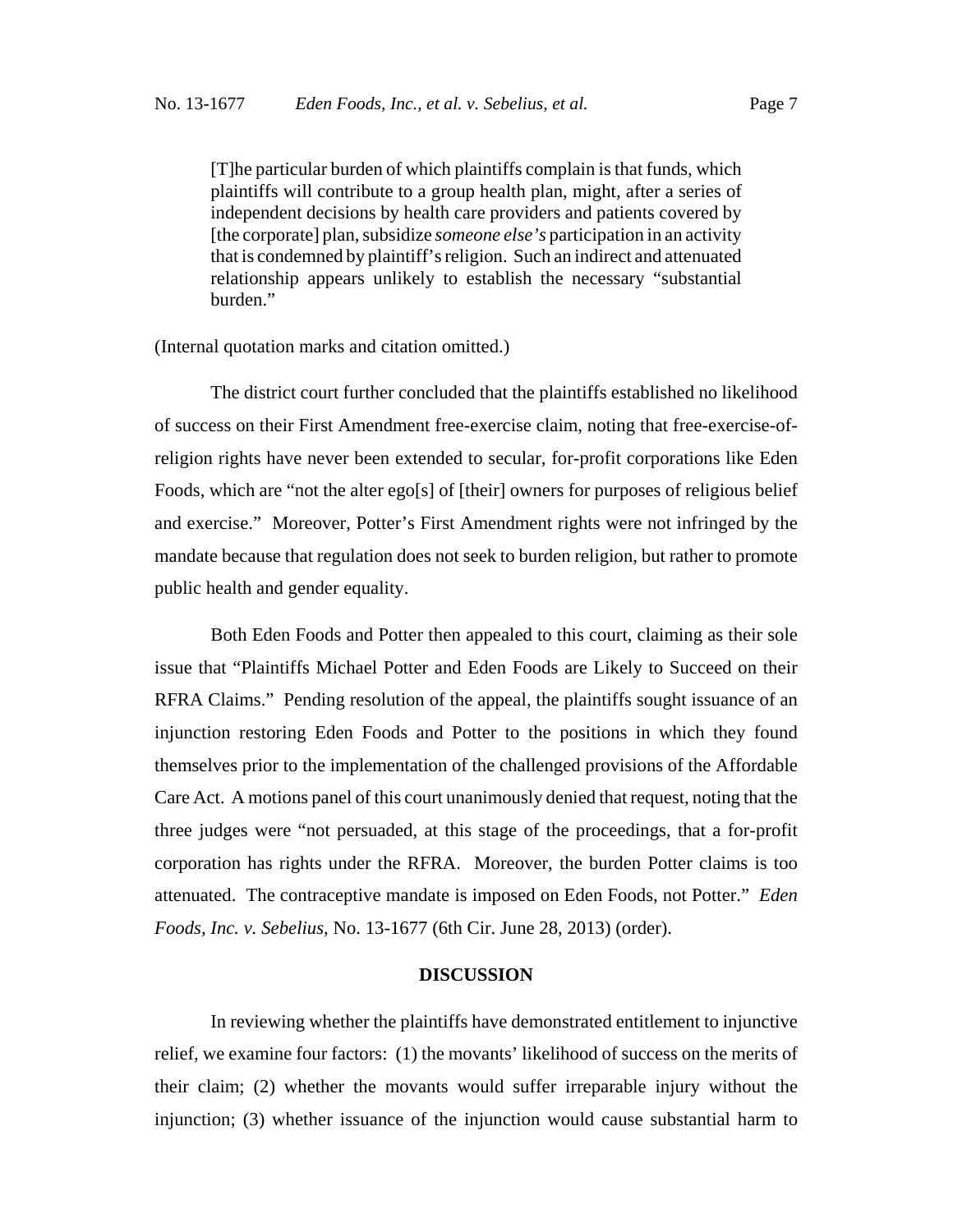others; and (4) whether issuance of the injunction would serve the public interest. *See, e.g.*, *Ne. Ohio Coal. for Homeless v. Husted*, 696 F.3d 580, 590-91 (6th Cir. 2012). We examine the district court's decision on the likelihood of the movants' success on the merits *de novo*, but we will reverse the district court's decision to grant or deny an injunction only for an abuse of discretion. *Id.* at 591. "Although no one factor is controlling, a finding that there is simply no likelihood of success on the merits is usually fatal." *Gonzales v. Nat'l Bd. of Med. Exam'rs*, 225 F.3d 620, 625 (6th Cir. 2000).

Given intervening events since the plaintiffs' filing of this appeal, we conclude that the plaintiffs in this matter have "simply no likelihood of success on the merits." On September 17, 2013, another panel of this court released its opinion in *Autocam Corp. v. Sebelius*, \_\_ F.3d \_\_\_, 2013 WL 5182544 (6th Cir. Sept. 17, 2013), a case that resolved a similar challenge to the Affordable Care Act's contraceptive mandate. Like the case presently before us, *Autocam* involved claims by a for-profit, secular, incorporated business and the owners of that closely-held corporation. Like Eden Foods and Potter, the plaintiffs in *Autocam* alleged that the mandate forces practitioners of the Roman Catholic faith to choose between incurring substantial financial penalties for disobeying duly-promulgated regulations and ignoring sincerely held religious beliefs concerning the use of artificial contraceptives. *Id.* at \*1. As in this case, the plaintiffs in *Autocam* argued that compliance with the dictates of the contraceptive mandate would substantially burden their exercise of religion in contravention of the protections afforded by RFRA. *Id.*

#### **Claims Raised by Plaintiff Potter**

Addressing those concerns and allegations, the *Autocam* opinion relied on basic, well-established principles of corporate law to hold that the individual owners/shareholders of Autocam had no standing to bring their claims against the government "in their individual capacities under RFRA, nor [could] Autocam assert the [individual plaintiffs'] claims on their behalf." *Id.* at \*5. According to the court, "incorporation's basic purpose is to create a distinct legal entity, with legal rights,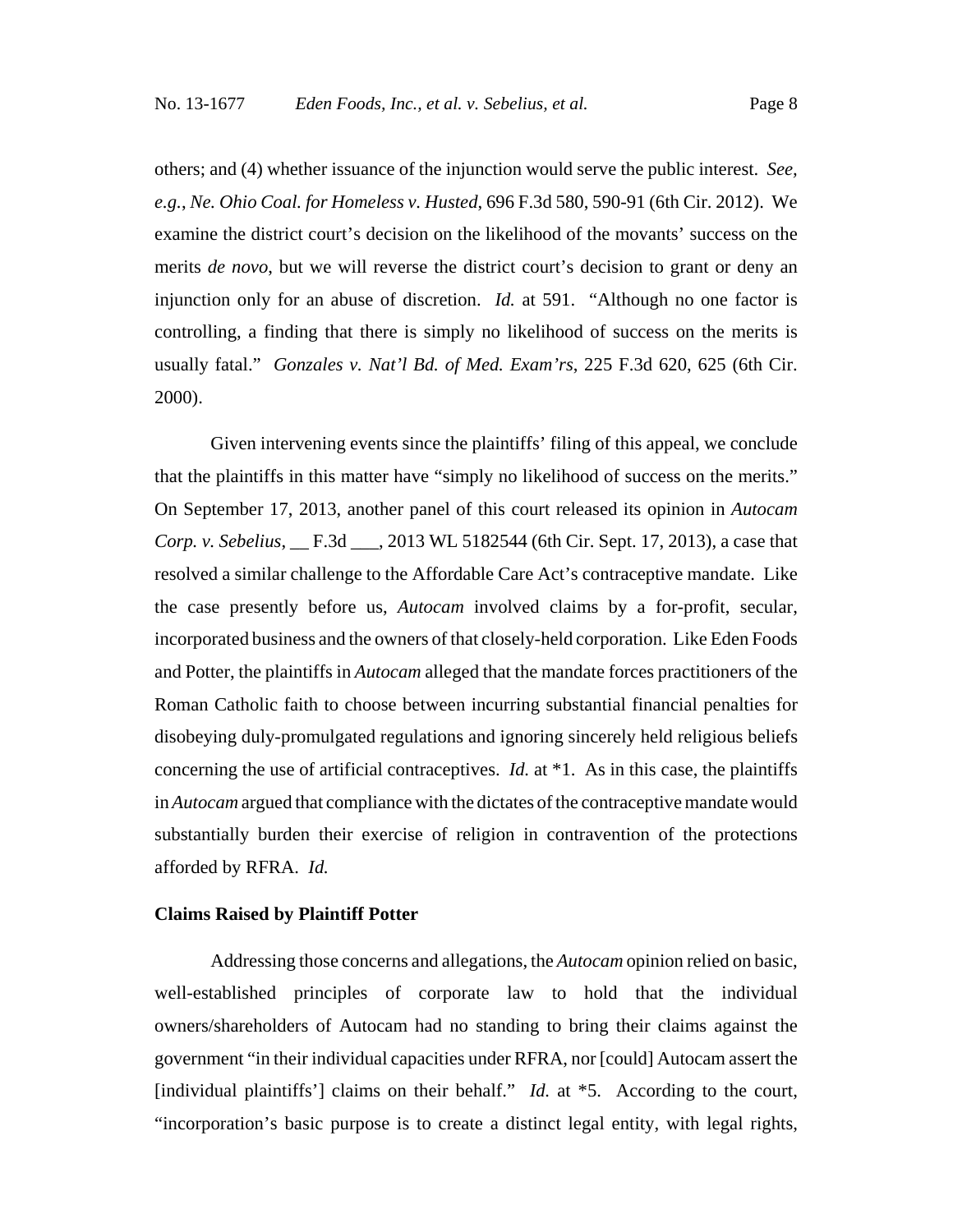obligations, powers, and privileges different from those of the natural individuals who created it, who own it, or whom it employs." *Id.* (quoting *Cedric Kushner Promotions, Ltd. v. King*, 533 U.S. 158, 163 (2001)).

*Autocam*'s resolution of that standing issue now constitutes the law of this circuit. Consequently, we may not ignore that published circuit precedent, absent an intervening Supreme Court decision or an overruling of the prior decision by this court sitting *en banc*. *See Salmi v. Sec'y of Health & Human Servs.*, 774 F.2d 685, 689 (6th Cir. 1985). Moreover, even if the *Autocam* decision had not been issued, we would not have ruled differently on Potter's claims.

As the Supreme Court held in *United States v. Lee*, 455 U.S. 252 (1982):

When followers of a particular sect enter into commercial activity as a matter of choice, the limits they accept on their own conduct as a matter of conscience and faith are not to be superimposed on the statutory schemes which are binding on others in that activity. Granting an exemption from [statutory schemes] to an employer operates to impose the employer's religious faith on the employees.

*Id.* at 261 (declining to grant a Social Security tax exemption under the Free Exercise Clause to Amish employers). The Affordable Care Act's contraceptive mandate imposes duties and potential penalties upon Eden Foods only, not upon Potter, despite his status as the sole shareholder of the corporation. By incorporating his business, Potter voluntarily forfeited his rights to bring individual actions for alleged corporate injuries in exchange for the liability and financial protections otherwise afforded him by utilization of the corporate form. Adoption of Potter's argument that he should not be liable individually for corporate debts and wrongs, but still should be allowed to challenge, as an individual, duties and restrictions placed upon the corporation would undermine completely the principles upon which our nation's corporate laws and structures are based. We are not inclined to so ignore law, precedent, and reason.

As this court held in *Autocam*, individual shareholders/owners of a corporation have no standing to challenge provisions of laws that the corporation must obey under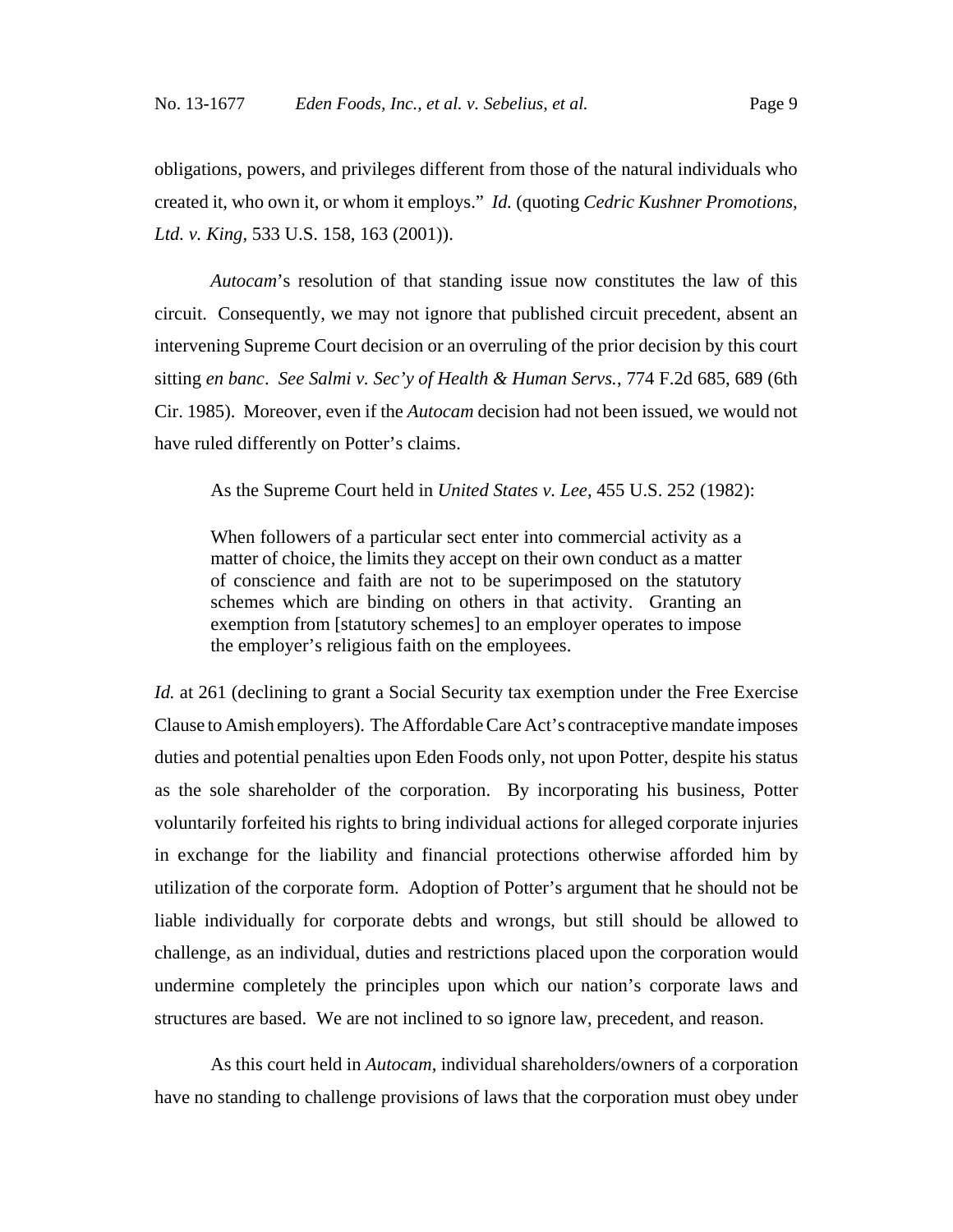risk of legal penalty. It follows that Potter's claims must be dismissed for lack of jurisdiction.

#### **Claims Raised by Eden Foods**

In pertinent part, RFRA provides that the "[g]overnment shall not substantially burden a person's exercise of religion even if the burden results from a rule of general applicability." 42 U.S.C. § 2000bb-1(a). Relying on this statutory prohibition, Eden Foods claims that the Affordable Care Act's contraceptive mandate does indeed burden *the corporation's* exercise of religion. Such an assertion necessarily raises a threshold issue: "whether a for-profit, secular corporation is able to engage in religious exercise under the Free Exercise Clause of the First Amendment and the RFRA." *Conestoga Wood Specialties Corp. v. Sec'y of U.S. Dep't of Health & Human Servs.*, 724 F.3d 377, 381 (3d Cir. 2013), *petition for cert. filed*, (U.S. Sept. 19, 2013) (No. 13-356).

We need not engage in an extensive discussion of the pros and cons of the query because this court, in *Autocam*, already has resolved the issue for this circuit. Relying in large part on the Third Circuit's analysis in *Conestoga Wood Specialties*, *Autocam* held that a for-profit corporation "is not a 'person' capable of 'religious exercise' as intended by RFRA." *Autocam*, \_\_ F.3d at \_\_\_, 2013 WL 5182544, at \*7. Such a holding necessarily guides our analysis of the identical issue in this case. Thus, as in *Autocam*, the corporate plaintiff here has failed to carry its burden of demonstrating that it has a strong likelihood of succeeding on the merits of its RFRA claims. Because Eden Foods cannot establish this first and most critical of the four criteria for justifying issuance of a preliminary injunction, *see Gonzales*, 225 F.3d at 625, the district court's denial of the relief sought by Eden Foods was proper and not an abuse of discretion.

### **CONCLUSION**

Plaintiffs Eden Foods and Michael Potter have attempted to distinguish their challenges to the applicability of the Affordable Care Act's contraceptive mandate from those raised by the plaintiffs in *Autocam*. They have failed to do so. Thus, in accordance with the law of the circuit announced in *Autocam*, we hold that Eden Foods,